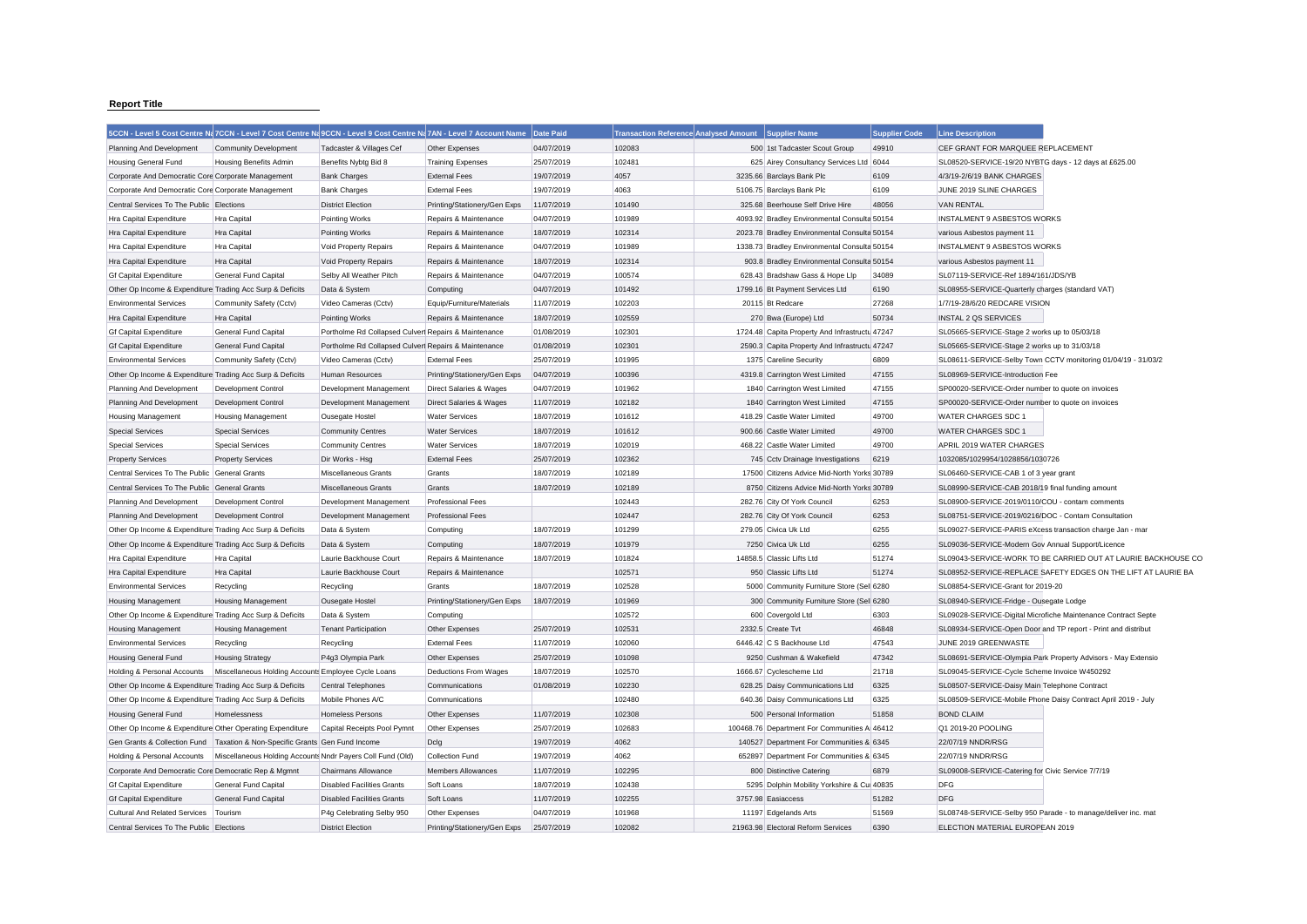| Hra Capital Expenditure                                           | Hra Capital              | <b>Bathroom Replacements</b>                         | Repairs & Maintenance                   | 04/07/2019               | 101970 |           | 3866 Engie Regeneration Limited              | 43184 | 14 COCKRET CLOSE                                    |                                                               |
|-------------------------------------------------------------------|--------------------------|------------------------------------------------------|-----------------------------------------|--------------------------|--------|-----------|----------------------------------------------|-------|-----------------------------------------------------|---------------------------------------------------------------|
| Hra Capital Expenditure                                           | Hra Capital              | Damp Works                                           | Repairs & Maintenance                   | 25/07/2019               | 102757 |           | 23106.17 Engie Regeneration Limited          | 43184 | <b>INSTALMENT 4 DAMP WORKS</b>                      |                                                               |
| Hra Capital Expenditure                                           | Hra Capital              | Damp Works                                           | Repairs & Maintenance                   | 25/07/2019               | 102758 |           | 46536.67 Engie Regeneration Limited          | 43184 | INSTALMENT 3 DAMP WORKS                             |                                                               |
| Hra Capital Expenditure                                           | Hra Capital              | Damp Works                                           | Repairs & Maintenance                   | 25/07/2019               | 102759 |           | 17800.59 Engie Regeneration Limited          | 43184 | <b>INSTALMENT 2 DAMP WORKS</b>                      |                                                               |
| Hra Capital Expenditure                                           | Hra Capital              | Pointing Works                                       | Repairs & Maintenance                   | 18/07/2019               | 102555 |           | 162623.96 Engie Regeneration Limited         | 43184 | INSTALMENT 2 POINTING PROGRAMME                     |                                                               |
| <b>Cultural And Related Services</b>                              | Open Spaces              | Community Parks & Open Spac Repairs & Maintenance    |                                         | 25/07/2019               | 102073 |           | 4692.62 Enterprise Managed Services Lt 6404  |       | JULY 2019 WASTE MANAGEMENT                          |                                                               |
| <b>Cultural And Related Services</b>                              | Open Spaces              | Community Parks & Open Spac Repairs & Maintenance    |                                         | 25/07/2019               | 102077 |           | 475.62 Enterprise Managed Services Lt 6404   |       | JULY 2019 FAIRBURN GRASS CUTTIN                     |                                                               |
| <b>Cultural And Related Services</b>                              | Open Spaces              | <b>Grass Cutting</b>                                 | Repairs & Maintenance                   | 25/07/2019               | 102073 |           | 3060.72 Enterprise Managed Services Lt 6404  |       | JULY 2019 WASTE MANAGEMENT                          |                                                               |
| Cultural And Related Services                                     | Open Spaces              | Selby Park                                           | Repairs & Maintenance                   | 25/07/2019               | 102073 |           | 9410.25 Enterprise Managed Services Lt 6404  |       | JULY 2019 WASTE MANAGEMENT                          |                                                               |
| <b>Cultural And Related Services</b>                              | Recreation & Sport       | Selby Leisure Centre                                 | Repairs & Maintenance                   | 25/07/2019               | 102073 |           | 800.65 Enterprise Managed Services Lt 6404   |       | JULY 2019 WASTE MANAGEMENT                          |                                                               |
| <b>Environmental Services</b>                                     | <b>Cemetery Services</b> | <b>Closed Burial Ground</b>                          | Repairs & Maintenance                   | 25/07/2019               | 102073 |           | 1206.52 Enterprise Managed Services Lt 6404  |       | JULY 2019 WASTE MANAGEMENT                          |                                                               |
| <b>Environmental Services</b>                                     | Recycling                | Recycling                                            | <b>External Fees</b>                    | 25/07/2019               | 102073 |           | 128012.7 Enterprise Managed Services Lt 6404 |       | JULY 2019 WASTE MANAGEMENT                          |                                                               |
| <b>Environmental Services</b>                                     | <b>Street Cleansing</b>  | <b>Street Cleansing</b>                              | <b>External Fees</b>                    | 25/07/2019               | 102073 |           | 49831.71 Enterprise Managed Services Lt 6404 |       | JULY 2019 WASTE MANAGEMENT                          |                                                               |
| <b>Environmental Services</b>                                     | <b>Trade Waste</b>       | Clinical Waste                                       | <b>External Fees</b>                    | 25/07/2019               | 102073 |           | 4671.25 Enterprise Managed Services Lt 6404  |       | JULY 2019 WASTE MANAGEMENT                          |                                                               |
| <b>Environmental Services</b>                                     | Trade Waste              | <b>Commercial Waste</b>                              | <b>External Fees</b>                    | 25/07/2019               | 102073 |           | 27529.1 Enterprise Managed Services Lt 6404  |       | JULY 2019 WASTE MANAGEMENT                          |                                                               |
| <b>Environmental Services</b>                                     | <b>Waste Collection</b>  | Dom.Wheeled Bins/Sac                                 | <b>External Fees</b>                    | 25/07/2019               | 102073 |           | 23533.64 Enterprise Managed Services Lt 6404 |       | JULY 2019 WASTE MANAGEMENT                          |                                                               |
| <b>Environmental Services</b>                                     | <b>Waste Collection</b>  | Dom.Wheeled Bins/Sac                                 | <b>External Fees</b>                    | 25/07/2019               | 102074 |           | 2363.76 Enterprise Managed Services Lt 6404  |       | JULY 2019 SATURDAY DELIVERIES                       |                                                               |
| <b>Environmental Services</b>                                     | <b>Waste Collection</b>  | <b>Refuse Collection General</b>                     | Advertising                             | 25/07/2019               | 102073 |           | 1769.21 Enterprise Managed Services Lt 6404  |       | JULY 2019 WASTE MANAGEMENT                          |                                                               |
| <b>Environmental Services</b>                                     | <b>Waste Collection</b>  | <b>Refuse Collection General</b>                     | <b>External Fees</b>                    | 25/07/2019               | 102073 |           | 99267.12 Enterprise Managed Services Lt 6404 |       | JULY 2019 WASTE MANAGEMENT                          |                                                               |
| <b>Environmental Services</b>                                     | <b>Waste Collection</b>  | <b>Refuse Collection General</b>                     | <b>External Fees</b>                    | 25/07/2019               | 102075 |           | 6699 Enterprise Managed Services Lt 6404     |       | JULY 2019 ADDITIONAL KERBSIDE                       |                                                               |
| <b>Environmental Services</b>                                     | <b>Waste Collection</b>  | <b>Refuse Collection General</b>                     | <b>External Fees</b>                    | 25/07/2019               | 102076 |           | 14854 Enterprise Managed Services Lt 6404    |       | JULY 2019 ADDITIONAL GREEN WASTE                    |                                                               |
| Highways, Roads And Transpor Parking Services                     |                          | Car Parks-Other                                      | Repairs & Maintenance                   | 25/07/2019               | 102073 |           | 297.47 Enterprise Managed Services Lt 6404   |       | JULY 2019 WASTE MANAGEMENT                          |                                                               |
| <b>Special Services</b>                                           | <b>Special Services</b>  | Grassed Areas & Open Spaces Repairs & Maintenance    |                                         | 25/07/2019               | 102073 |           | 8061.9 Enterprise Managed Services Lt 6404   |       | JULY 2019 WASTE MANAGEMENT                          |                                                               |
| Planning And Development                                          | Community Development    | Tadcaster & Villages Cef                             | Other Expenses                          | 25/07/2019               | 102697 |           | 900 First Tadcaster Girl Guides              | 46440 | CEF GRANT FOR CAMPING EQUIPMENT                     |                                                               |
| Corporate And Democratic Core Democratic Rep & Mgmnt              |                          | Democratic Core                                      | Subsistence & Conf Expenses             | 04/07/2019               | 102001 |           | 1080 Frontline Consulting Associates 33932   |       |                                                     | SL08563-SERVICE-Equalities and Scrutiny Training for Members  |
| Planning And Development                                          | Economic Development     | Hsg Development & Regenerati Other Expenses          |                                         | 01/08/2019               | 102305 |           | 5606.58 Gill Demolitions Ltd                 | 6487  | demolition of 10 garages                            |                                                               |
| Planning And Development                                          | Economic Development     | P4g Tour De Yorkshire                                | Equip/Furniture/Materials               | 25/07/2019               | 102728 |           | 6348.5 Gough & Kelly Ltd                     | 48338 |                                                     | SL08626-SERVICE-TdY - Stewarding and Security for the 1st & 2 |
| Other Op Income & Expenditure Trading Acc Surp & Deficits         |                          | Human Resources                                      | <b>Training Expenses</b>                | 18/07/2019               | 102567 |           | 748.76 Hambleton District Council            | 6517  | SL09039-SERVICE-EH - NY Training Group Membership   |                                                               |
| <b>Environmental Services</b>                                     | Regulatory Servics - Eh  | <b>Public Conveniences</b>                           | <b>External Fees</b>                    | 25/07/2019               | 102196 |           | 4049.62 Healthmatic Ltd                      | 6545  |                                                     | SL08264-SERVICE-Maintenance and cleaning of public toilets 1  |
| Holding & Personal Accounts                                       | Control Accounts         | <b>Creditors Control</b>                             | Tax Deduct On Contract Payme 11/07/2019 |                          | 102209 |           | 2854 Hm Revenue & Customs                    | 6590  | JULY 19 - CIS 585PJ00114580                         |                                                               |
| Corporate And Democratic Core Democratic Rep & Mgmnt              |                          | Democratic Core                                      | Subsistence & Conf Expenses             | 01/08/2019               | 102482 |           | 645 Hoey Ainscough Associates Ltd 35326      |       | SL09038-SERVICE-Member Standards Training - 16.7.19 |                                                               |
| <b>Property Services</b>                                          | <b>Property Services</b> | Dir Works - Hsg                                      | <b>External Fees</b>                    | 18/07/2019               | 102454 |           | 265 Home Maintenance                         | 47112 | <b>6 THE CRESCENT</b>                               |                                                               |
| <b>Property Services</b>                                          | <b>Property Services</b> | Dir Works - Hsg                                      | <b>External Fees</b>                    | 18/07/2019               | 102455 |           | 585 Home Maintenance                         | 47112 | 26B WEST ACRES                                      |                                                               |
| <b>Property Services</b>                                          | <b>Property Services</b> | Dir Works - Hsg                                      | Equip/Furniture/Materials               | 18/07/2019               | 102207 |           | 6290.83 Howdens Joinery Ltd                  | 21474 | JUNE 2019 STATEMENT                                 |                                                               |
| <b>Housing General Fund</b>                                       | Homelessness             | <b>Homeless Persons</b>                              | Other Expenses                          | 18/07/2019               | 102554 |           | 600 Hunters Estate Agents                    | 48655 | Personal Information                                |                                                               |
| <b>Housing General Fund</b>                                       | Homelessness             | <b>Homeless Persons</b>                              | Other Expenses                          | 25/07/2019               | 102789 | 2000 Idas |                                              | 26254 | SL09034-SERVICE-IDAS Quarter 1 2019-2020            |                                                               |
| Other Op Income & Expenditure Trading Acc Surp & Deficits         |                          | Housing Support & Enforcemen Direct Salaries & Wages |                                         | 25/07/2019               | 102070 |           | 1203.78 James Andrews Recruitment Sc 41252   |       | Personal Information                                |                                                               |
| Other Op Income & Expenditure Trading Acc Surp & Deficits         |                          | Housing Support & Enforcemen Direct Salaries & Wages |                                         | 25/07/2019               | 102300 |           | 1109.76 James Andrews Recruitment Sc 41252   |       | Personal Information                                |                                                               |
| Other Op Income & Expenditure Trading Acc Surp & Deficits         |                          | Housing Support & Enforcemen Direct Salaries & Wages |                                         | 25/07/2019               | 102541 |           | 1201.98 James Andrews Recruitment Sc 41252   |       | Personal Information                                |                                                               |
| Other Op Income & Expenditure Trading Acc Surp & Deficits         |                          | Housing Support & Enforcemen Direct Salaries & Wages |                                         | 25/07/2019               | 102752 |           | 1177.7 James Andrews Recruitment Sc 41252    |       | Personal Information                                |                                                               |
| <b>Property Services</b>                                          | <b>Property Services</b> | Dir Works - Hsg                                      | <b>External Fees</b>                    | 18/07/2019               | 102186 |           | 940 J&D Decorating And Property M 36796      |       | GUTTER CLEANING VARIOUS ADDRESSES                   |                                                               |
| <b>Property Services</b>                                          | <b>Property Services</b> | Dir Works - Hsg                                      | Other Expenses                          | 04/07/2019               | 101840 |           | 600 J&D Decorating And Property M 36796      |       | 4 THE ORCHARD THORGANBY                             |                                                               |
| <b>Property Services</b>                                          | <b>Property Services</b> | Dir Works - Hsg                                      | Other Expenses                          | 04/07/2019               | 101841 |           | 400 J&D Decorating And Property M 36796      |       | 17 HIGHFIELD VIEW BARLBY                            |                                                               |
| <b>Property Services</b>                                          | <b>Property Services</b> | Dir Works - Hsg                                      | Other Expenses                          | 11/07/2019               | 101714 |           | 270 J&D Decorating And Property M 36796      |       | 17 HIGHFIELD                                        |                                                               |
| <b>Property Services</b>                                          | <b>Property Services</b> | Dir Works - Hsg                                      | Other Expenses                          | 11/07/2019               | 101719 |           | 1700 J&D Decorating And Property M 36796     |       | 29B MILL CLOSE MONK FRYSTON                         |                                                               |
| <b>Property Services</b>                                          | <b>Property Services</b> | Dir Works - Hsg                                      | Other Expenses                          | 25/07/2019               | 102485 |           | 360 J&D Decorating And Property M 36796      |       | 9 BEECH GROVE BURTON SALMON                         |                                                               |
| <b>Property Services</b>                                          | <b>Property Services</b> | Dir Works - Hsg                                      | Other Expenses                          | 25/07/2019               | 102488 |           | 850 J&D Decorating And Property M 36796      |       | 23 CATHCART CLOSE WHITLEY                           |                                                               |
| <b>Property Services</b>                                          | <b>Property Services</b> | Dir Works - Hsg                                      | Equip/Furniture/Materials               | 11/07/2019               | 101579 |           | 6447.85 Jewson Ltd                           | 6662  | <b>MAY STATEMENT</b>                                |                                                               |
| <b>Property Services</b>                                          | <b>Property Services</b> | Dir Works - Hsg                                      | Equip/Furniture/Materials               | 25/07/2019               | 102526 |           | 5908.34 Jewson Ltd                           | 6662  | JUNE 2019 STATEMENT                                 |                                                               |
| <b>Environmental Services</b>                                     |                          |                                                      | <b>External Fees</b>                    | 18/07/2019               | 101828 |           | 750 J & H M Dickson Ltd                      | 6348  | SL08798-SERVICE-As per quote 05/06/19               |                                                               |
|                                                                   | Recycling                | Recycling                                            | <b>External Fees</b>                    |                          | 102363 |           |                                              | 6704  | 15 BRIGHT WALK                                      |                                                               |
| <b>Property Services</b><br>Cultural And Related Services Tourism | <b>Property Services</b> | Dir Works - Hsg                                      |                                         | 01/08/2019<br>18/07/2019 | 102072 |           | 390 Kml Flooring Limited                     | 51636 |                                                     |                                                               |
|                                                                   | Tourism                  | P4g Celebrating Selby 950                            | Other Expenses                          |                          |        |           | 4242.97 Lazenby Brown                        |       |                                                     | SL08849-SERVICE-Selby 950 Design, Print & Production of Promo |
| <b>Cultural And Related Services</b>                              |                          | P4g Celebrating Selby 950                            | Other Expenses                          | 25/07/2019               | 101958 |           | 281.26 Lazenby Brown                         | 51636 |                                                     | SL08849-SERVICE-Selby 950 Design, Print & Production of Promo |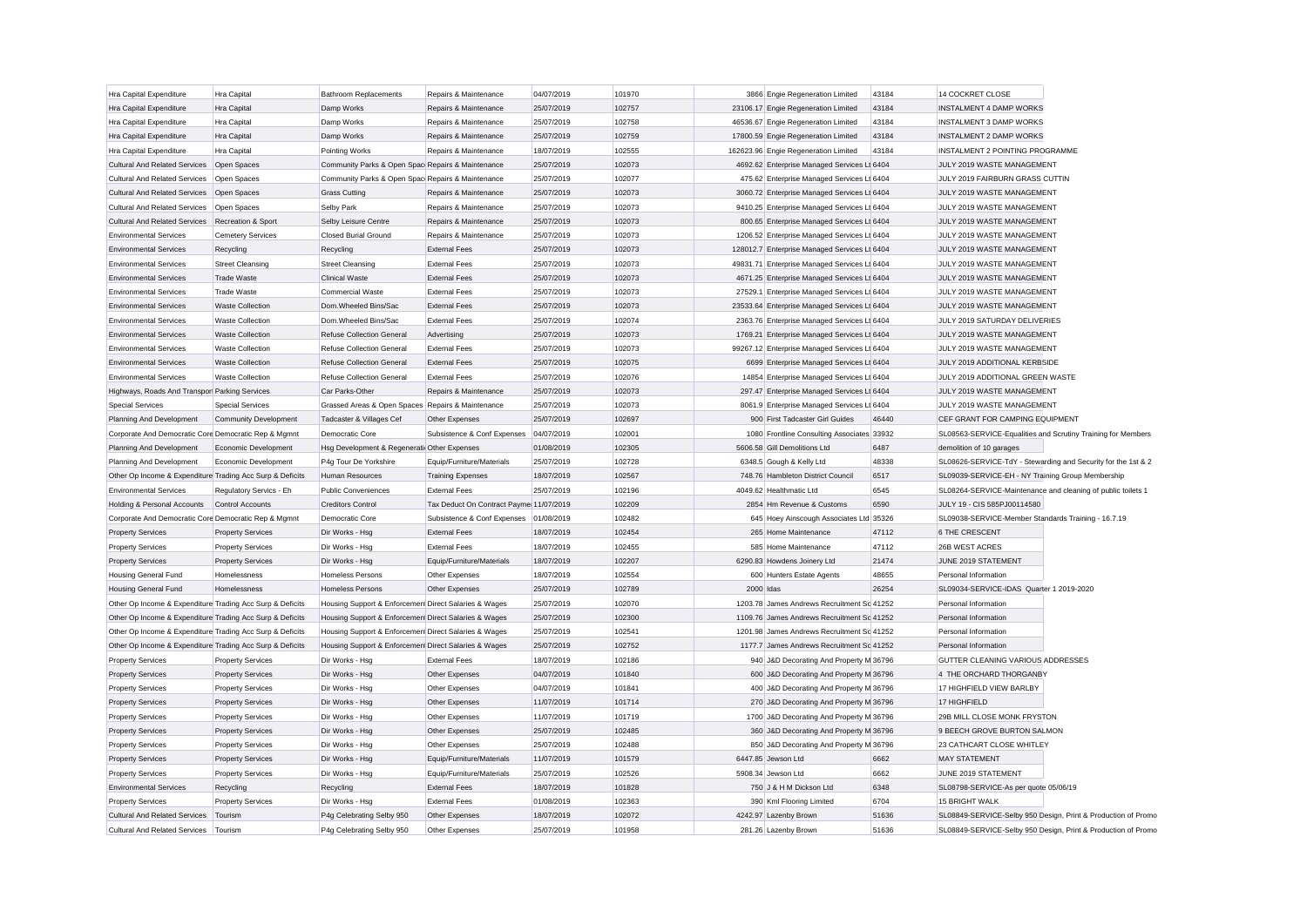| Central Services To The Public Local Tax Collection       |                                                            | Council Tax / Nndr Discounts                                                   | <b>Legal Fees</b>                  | 19/07/2019 | 4060   | 435.5 Liberata Uk Ltd                          | 36656 | 22/5/19 ENFORCEMENT ACTION                                    |
|-----------------------------------------------------------|------------------------------------------------------------|--------------------------------------------------------------------------------|------------------------------------|------------|--------|------------------------------------------------|-------|---------------------------------------------------------------|
| <b>Housing Management</b>                                 | <b>Housing Management</b>                                  | <b>Housing Management</b>                                                      | <b>Legal Fees</b>                  | 19/07/2019 | 4059   | 325 Liberata Uk Ltd                            | 36656 | JUNE 2019 PCOL CLAIMS                                         |
| Planning And Development                                  | <b>Planning Policy</b>                                     | Dev. Policy Serv. (Plan Selby)                                                 | <b>Professional Fees</b>           | 04/07/2019 | 101441 | 18507 Luc (Land Use Consultants)               | 51022 | SL08915-SERVICE-LUC Pricing Schedule Landscape Character Asse |
| Planning And Development                                  | Development Control                                        | Development Management                                                         | Direct Salaries & Wages            | 25/07/2019 | 102222 | 942.75 Macdonald & Company Freelan 47534       |       | SP00022-SERVICE-Order number to be quoted on invoices         |
| Planning And Development                                  | Development Control                                        | Development Management                                                         | <b>Direct Salaries &amp; Wages</b> | 25/07/2019 | 102223 | 1665 Macdonald & Company Freelan 47534         |       | SP00022-SERVICE-Order number to be quoted on invoices         |
| Planning And Development                                  | Development Control                                        | Development Management                                                         | Direct Salaries & Wages            | 25/07/2019 | 102224 | 1750.5 Macdonald & Company Freelan 47534       |       | SP00022-SERVICE-Order number to be quoted on invoices         |
| Planning And Development                                  | Development Control                                        | Development Management                                                         | Direct Salaries & Wages            | 25/07/2019 | 102225 | 1597.5 Macdonald & Company Freelan 47534       |       | SP00022-SERVICE-Order number to be quoted on invoices         |
| Planning And Development                                  | Development Control                                        | Development Management                                                         | Direct Salaries & Wages            | 25/07/2019 | 102226 | 1291.5 Macdonald & Company Freelan 47534       |       | SP00022-SERVICE-Order number to be quoted on invoices         |
| Planning And Development                                  | Development Control                                        | Development Management                                                         | <b>Direct Salaries &amp; Wages</b> | 25/07/2019 | 102309 | 1656 Macdonald & Company Freelan 47534         |       | SP00022-SERVICE-Order number to be quoted on invoices         |
| <b>Gf Capital Expenditure</b>                             | <b>General Fund Capital</b>                                | <b>Disabled Facilities Grants</b>                                              | Soft Loans                         | 18/07/2019 | 102558 | 490 Mason Clark Associates                     | 6802  | Personal Information                                          |
| <b>Housing General Fund</b>                               | <b>Housing Strategy</b>                                    | P4g Empty Homes                                                                | Other Expenses                     | 04/07/2019 | 101731 | 675 Mason Clark Associates                     | 6802  | SL08739-SERVICE-68 Petre Avenue, Selby - Pre Purchase Report  |
| <b>Housing General Fund</b>                               | Homelessness                                               | <b>Homeless Persons</b>                                                        | Direct Salaries & Wages            | 18/07/2019 | 102251 | 985.8 Matrix Scm Limited                       | 48241 | SL08558-SERVICE-Agency Placement                              |
| <b>Housing General Fund</b>                               | Homelessness                                               | <b>Homeless Persons</b>                                                        | Direct Salaries & Wages            | 18/07/2019 | 102462 | 1081.95 Matrix Scm Limited                     | 48241 | SL08558-SERVICE-Agency Placement                              |
| <b>Housing General Fund</b>                               | Homelessness                                               | <b>Homeless Persons</b>                                                        | Direct Salaries & Wages            | 01/08/2019 | 102911 | 938.1 Matrix Scm Limited                       | 48241 | SL08558-SERVICE-Agency Placement                              |
| Hra Capital Expenditure                                   | Hra Capital                                                | Void Property Repairs                                                          | Direct Salaries & Wages            | 18/07/2019 | 102251 | 1241.72 Matrix Scm Limited                     | 48241 | SL08698-SERVICE-Agency Staffing                               |
| Hra Capital Expenditure                                   | Hra Capital                                                | Void Property Repairs                                                          | Direct Salaries & Wages            | 18/07/2019 | 102251 | 634.55 Matrix Scm Limited                      | 48241 | SL08699-SERVICE-Agency Staffing                               |
| Hra Capital Expenditure                                   | Hra Capital                                                | Void Property Repairs                                                          | Direct Salaries & Wages            | 18/07/2019 | 102462 | 634.55 Matrix Scm Limited                      | 48241 | SL08699-SERVICE-Agency Staffing                               |
| Hra Capital Expenditure                                   | Hra Capital                                                | Void Property Repairs                                                          | Direct Salaries & Wages            | 25/07/2019 | 102682 | 620.86 Matrix Scm Limited                      | 48241 | SL08698-SERVICE-Agency Staffing                               |
|                                                           | Hra Capital                                                |                                                                                |                                    | 25/07/2019 | 102682 | 634.55 Matrix Scm Limited                      | 48241 | SL08699-SERVICE-Agency Staffing                               |
| Hra Capital Expenditure                                   |                                                            | Void Property Repairs                                                          | <b>Direct Salaries &amp; Wages</b> |            | 102911 | 620.86 Matrix Scm Limited                      | 48241 |                                                               |
| Hra Capital Expenditure                                   | Hra Capital                                                | Void Property Repairs                                                          | Direct Salaries & Wages            | 01/08/2019 |        |                                                |       | SL08698-SERVICE-Agency Staffing                               |
| Hra Capital Expenditure                                   | Hra Capital                                                | Void Property Repairs                                                          | Direct Salaries & Wages            | 01/08/2019 | 102911 | 634.55 Matrix Scm Limited                      | 48241 | SL08699-SERVICE-Agency Staffing                               |
| Planning And Development                                  | Economic Development                                       | Hsg Development & Regenerati Direct Salaries & Wages                           |                                    | 18/07/2019 | 102251 | 1632.44 Matrix Scm Limited                     | 48241 | SL08556-SERVICE-Agency Placement                              |
| Planning And Development                                  | Economic Development                                       | Hsg Development & Regenerati Direct Salaries & Wages                           |                                    | 18/07/2019 | 102462 | 1665.53 Matrix Scm Limited                     | 48241 | SL08556-SERVICE-Agency Placement                              |
| Planning And Development                                  | Economic Development                                       | Hsg Development & Regenerati Direct Salaries & Wages                           |                                    | 01/08/2019 | 102911 | 3050.55 Matrix Scm Limited                     | 48241 | SL08556-SERVICE-Agency Placement                              |
| Corporate And Democratic Core Corporate Management        |                                                            | <b>External Audi</b>                                                           | Other Expenses                     | 25/07/2019 | 102698 | 8607 Mazars Lip                                | 6810  | SL07263-SERVICE-External Audit Fees 2018/19                   |
| <b>Gf Capital Expenditure</b>                             | <b>General Fund Capital</b>                                | <b>Disabled Facilities Grants</b>                                              | Soft Loans                         | 18/07/2019 | 102428 | 4995 Mc Heathing & Plumbing                    | 51863 | dfg                                                           |
| Hra Capital Expenditure                                   | Hra Capital                                                | Asbestos Surveys & Removal                                                     | Repairs & Maintenance              | 18/07/2019 | 102560 | 1658.96 Mcp Environmental                      | 50124 | INSTALMENT 10 ASBESTOS REMOVAL WORKS                          |
| Hra Capital Expenditure                                   | Hra Capital                                                | <b>External Cyclical Repairs</b>                                               | Repairs & Maintenance              | 18/07/2019 | 102560 | 400 Mcp Environmental                          | 50124 | INSTALMENT 10 ASBESTOS REMOVAL WORKS                          |
| Hra Capital Expenditure                                   | Hra Capital                                                | <b>Void Property Repairs</b>                                                   | Repairs & Maintenance              | 18/07/2019 | 102560 | 2194.18 Mcp Environmental                      | 50124 | INSTALMENT 10 ASBESTOS REMOVAL WORKS                          |
| <b>Property Services</b>                                  | <b>Property Services</b>                                   | Dir Works - Hsg                                                                | <b>External Fees</b>               | 18/07/2019 | 102560 | 1113.92 Mcp Environmental                      | 50124 | INSTALMENT 10 ASBESTOS REMOVAL WORKS                          |
| <b>Housing Management</b>                                 | <b>Housing Management</b>                                  | <b>Central Heating-Gas</b>                                                     | Repairs & Maintenance              | 18/07/2019 | 102315 | 26358.17 Mears Limited                         | 48311 | sdc gas maintenance contract payment 27                       |
| Hra Capital Expenditure                                   | Hra Capital                                                | <b>Central Heating Systems</b>                                                 | Repairs & Maintenance              | 18/07/2019 | 102315 | 6211.2 Mears Limited                           | 48311 | sdc gas maintenance contract payment 27                       |
| <b>Property Services</b>                                  | <b>Property Services</b>                                   | Dir Works - Hsg                                                                | <b>External Fees</b>               | 11/07/2019 | 101453 | 375 Michael Walsh (Plasterers) Ltd 7419        |       | 12 ST MARYS AVE                                               |
| <b>Property Services</b>                                  | <b>Property Services</b>                                   | Dir Works - Hsg                                                                | <b>External Fees</b>               | 01/08/2019 | 102424 | 837 Michael Walsh (Plasterers) Ltd 7419        |       | 12 ST MARYS CLOSE                                             |
| <b>Property Services</b>                                  | <b>Property Services</b>                                   | Dir Works - Hsg                                                                | <b>External Fees</b>               | 01/08/2019 | 102425 | 491.5 Michael Walsh (Plasterers) Ltd 7419      |       | 17B MILL CLOSE                                                |
| <b>Property Services</b>                                  | <b>Property Services</b>                                   | Dir Works - Hsg                                                                | <b>External Fees</b>               | 01/08/2019 | 102427 | 378 Michael Walsh (Plasterers) Ltd 7419        |       | 7 MARSH CROFT                                                 |
| <b>Property Services</b>                                  | <b>Property Services</b>                                   | Dir Works - Hsg                                                                | Equip/Furniture/Materials          | 18/07/2019 | 102206 | 2410.1 Mkm Building Supplies Ltd               | 21210 | JUNE 2019 STATEMENT                                           |
| Planning And Development                                  | Economic Development                                       | P4g Open For Business                                                          | Other Expenses                     |            | 102685 | 1050 Newsquest (Yorkshire & North E 6876       |       | SL08985-SERVICE-Place branding media partnership ¿ York Press |
| Planning And Development                                  | Economic Development                                       | P4g Open For Business                                                          | Other Expenses                     |            | 102686 | 750 Newsquest (Yorkshire & North E 6876        |       | SL08985-SERVICE-Place branding media partnership ¿ York Press |
| Planning And Development                                  | Economic Development                                       | P4g Open For Business                                                          | Other Expenses                     |            | 102687 | 800 Newsquest (Yorkshire & North E 6876        |       | SL08985-SERVICE-Place branding media partnership ¿ York Press |
| Holding & Personal Accounts                               | Miscellaneous Holding Accounts Sect 106 - Healthcare       |                                                                                | Sherburn In Elmet Parish           | 11/07/2019 | 102311 | 13881 Nhs England                              | 48314 | s106 health cont, land at Home Farm, Low                      |
| <b>Cultural And Related Services</b>                      | Tourism                                                    | P4g Celebrating Selby 950                                                      | Other Expenses                     | 25/07/2019 | 101326 | 10000 Nk Projects (Uk) Limited                 | 51635 | SL09081-SERVICE-Selby 950 Pilgrim - artist, equip & sub contr |
| <b>Cultural And Related Services</b>                      | Tourism                                                    | P4g Celebrating Selby 950                                                      | Other Expenses                     |            | 102763 | 10000 Nk Projects (Uk) Limited                 | 51635 | SL09081-SERVICE-Selby 950 Pilgrim - artist, equip & sub contr |
| Planning And Development                                  | <b>Planning Policy</b>                                     | Dev. Policy Serv. (Plan Selby)                                                 | <b>Professional Fees</b>           | 25/07/2019 | 102566 | 6500 North & East Yorkshire Ecologic 42412     |       | SL08890-SERVICE-North and East Yorkshire Ecological Data Cent |
| <b>Cultural And Related Services</b>                      | Tourism                                                    | P4g Celebrating Selby 950                                                      | Other Expenses                     | 18/07/2019 | 102573 | 692.2 Northern Flags Ltd                       | 51547 | SL09037-SERVICE-20 digitally printed Selby 950 lamp post bann |
| Cultural And Related Services                             | Tourism                                                    | P4g Celebrating Selby 950                                                      | Other Expenses                     | 18/07/2019 | 102573 | 3243.17 Northern Flags Ltd                     | 51547 | SL09037-SERVICE-spring lamp post banner system                |
| Hra Capital Expenditure                                   | Hra Capital                                                | <b>Central Heating Systems</b>                                                 | Repairs & Maintenance              | 11/07/2019 | 102253 | 1323.64 Northern Gas Networks Ltd              | 34757 | 28 BEECHTREE ROAD TADCASTER                                   |
| Central Services To The Public Local Land Charges         |                                                            | <b>Land Charges</b>                                                            | <b>External Fees</b>               | 25/07/2019 | 102195 | 1679.6 North Yorkshire County Council 6902     |       | SL08858-SERVICE-County Searches May 2019                      |
| Holding & Personal Accounts                               | Miscellaneous Holding Accounts C. Tax Payers Coll Fund Acc |                                                                                | Nycc Precept                       | 26/07/2019 | 102884 | 3742192 North Yorkshire County Council 32208   |       | 30/07/19 PRECEPT INSTALMENT                                   |
| Holding & Personal Accounts                               | Miscellaneous Holding Accounts Nndr Payers Coll Fund (Old) |                                                                                | Collection Fund                    | 18/07/2019 | 102477 | 1052211 North Yorkshire County Council 32208   |       | 22/07/19 RETAINED BUSINESS RATES                              |
| Holding & Personal Accounts                               |                                                            | Miscellaneous Holding Accounts Sect 106 Educate - Dev Contrib Hambleton Parish |                                    | 18/07/2019 | 102556 | 174396.62 North Yorkshire County Council 31845 |       | SELBY HIGH SCHOOL/HAMBLETON CE                                |
| <b>Housing General Fund</b>                               | <b>Supporting People</b>                                   | Warden Lifeline Service                                                        | Equip/Furniture/Materials          | 18/07/2019 | 96456  | 533.75 North Yorkshire County Council 6902     |       | SL07584-SERVICE-Lifeline materials deisgn                     |
| Other Op Income & Expenditure Trading Acc Surp & Deficits |                                                            | Marketing & Comms                                                              | Other Expenses                     | 18/07/2019 | 100204 | 1000 North Yorkshire County Council 6902       |       | SL07945-SERVICE-Citizenlink design (Spring 2019)              |
|                                                           |                                                            |                                                                                |                                    |            |        |                                                |       |                                                               |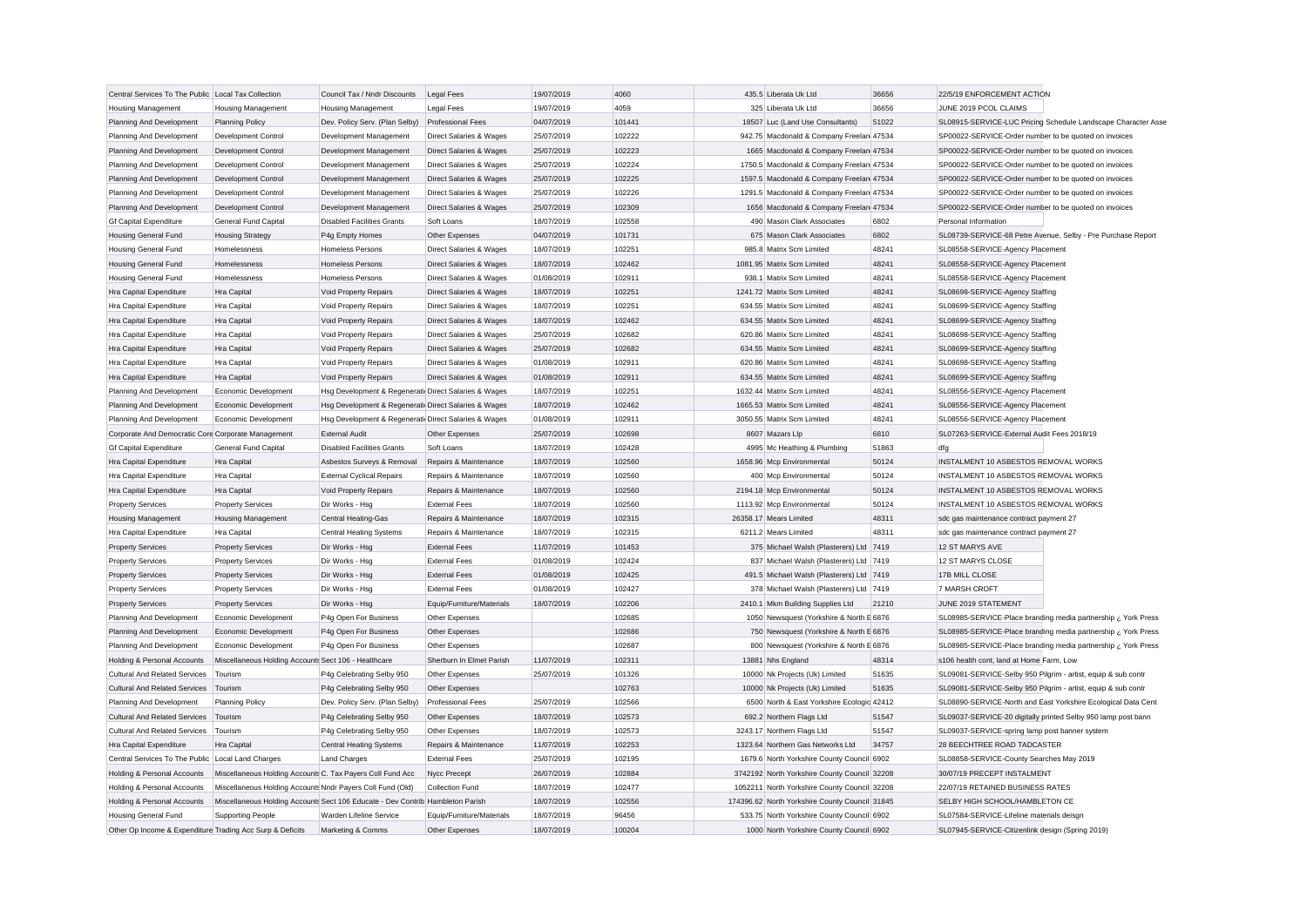| Holding & Personal Accounts                               | Miscellaneous Holding Accounts C. Tax Payers Coll Fund Acc                    |                                                 | Nyfra Precept                | 26/07/2019 | 102885 | 203412 North Yorkshire Fire & Rescue        | 32207 | 30/07/19 PRECEPT INSTALMENT                                   |                                                               |
|-----------------------------------------------------------|-------------------------------------------------------------------------------|-------------------------------------------------|------------------------------|------------|--------|---------------------------------------------|-------|---------------------------------------------------------------|---------------------------------------------------------------|
| Holding & Personal Accounts                               | Miscellaneous Holding Accounts Nndr Payers Coll Fund (Old)                    |                                                 | <b>Collection Fund</b>       | 18/07/2019 | 102476 | 25991 North Yorkshire Fire & Rescue         | 32207 | 22/07/19 RETAINED BUSINESS RATES                              |                                                               |
| Holding & Personal Accounts                               | Miscellaneous Holding Accounts C. Tax Payers Coll Fund Acc                    |                                                 | Nypa Precept                 | 26/07/2019 | 102883 | 729995 North Yorkshire Pcc                  | 32209 | 30/07/19 PRECEPT INSTALMENT                                   |                                                               |
| Hra Capital Expenditure                                   | Hra Capital                                                                   | <b>External Cyclical Repairs</b>                | Repairs & Maintenance        | 04/07/2019 | 101990 | 38299.26 Novus Property Solutions Ltd       | 50184 | INSTALMENT 5 CYCLICAL REPAIRS                                 |                                                               |
| Hra Capital Expenditure                                   | Hra Capital                                                                   | <b>External Door Replacements</b>               | Repairs & Maintenance        | 04/07/2019 | 101990 | 41490.87 Novus Property Solutions Ltd       | 50184 | INSTALMENT 5 CYCLICAL REPAIRS                                 |                                                               |
| Highways, Roads And Transpor Parking Services             |                                                                               | Car Parks-Other                                 | <b>Energy Costs</b>          | 18/07/2019 | 102236 | 1278.67 Npower Ltd                          | 6917  | BRITANNIA CAR PARK 01/04/19-30/06/19                          |                                                               |
| Highways, Roads And Transpor Parking Services             |                                                                               | Car Parks-Other                                 | <b>Energy Costs</b>          | 18/07/2019 | 102244 | 931.77 Npower Ltd                           | 6917  | CAR PARKS 01/04/2019-30/06/2019                               |                                                               |
| Highways, Roads And Transpor Parking Services             |                                                                               | Car Parks-Other                                 | <b>Energy Costs</b>          | 18/07/2019 | 102247 | 310.5 Npower Ltd                            | 6917  | TICKET MACHINES 01/04/2019-30/06/2019                         |                                                               |
| Other Op Income & Expenditure Trading Acc Surp & Deficits |                                                                               | Access Selby - Contact Centre Energy Costs      |                              | 18/07/2019 | 102231 | 811.56 Npower Ltd                           | 6917  | 8-10 MARKET PLACE 01/06/19-30/06/19                           |                                                               |
| Planning And Development                                  | Economic Development                                                          | Prospect Centre Mr                              | <b>Energy Costs</b>          | 18/07/2019 | 102373 | 253.69 Npower Ltd                           | 6917  | PROSPECT CENTRE 01/06/19-3006/19                              |                                                               |
| Planning And Development                                  | Economic Development                                                          | The Vivars Mr                                   | <b>Energy Costs</b>          | 18/07/2019 | 102415 | 333.15 Npower Ltd                           | 6917  | VIVARS IND EST 01/06/2019-30/06/2019                          |                                                               |
| <b>Special Services</b>                                   | <b>Special Services</b>                                                       | Communal Lighting                               | <b>Energy Costs</b>          | 18/07/2019 | 102016 | 349.28 Npower Ltd                           | 6917  | 12/3/19-19/6/19 2 KITCHEN DRIVE SELBY                         |                                                               |
| <b>Special Services</b>                                   | <b>Special Services</b>                                                       | <b>Community Centres</b>                        | <b>Energy Costs</b>          | 11/07/2019 | 101515 | 1048.64 Npower Ltd                          | 6917  | ANNE SHARPE 01/04/19-31/05/19                                 |                                                               |
| <b>Special Services</b>                                   | <b>Special Services</b>                                                       | <b>Community Centres</b>                        | <b>Energy Costs</b>          | 11/07/2019 | 101516 | 483.74 Noower Ltd                           | 6917  | ANNE SHARPE 01/03/2019-31/03/2019                             |                                                               |
| <b>Special Services</b>                                   | <b>Special Services</b>                                                       | <b>Community Centres</b>                        | <b>Energy Costs</b>          | 11/07/2019 | 101517 | 1404.51 Npower Ltd                          | 6917  | ANNE SHARPE 01/12/18-28/02/2019                               |                                                               |
| <b>Special Services</b>                                   | <b>Special Services</b>                                                       | <b>Community Centres</b>                        | <b>Energy Costs</b>          | 11/07/2019 | 101518 | 1633.56 Npower Ltd                          | 6917  | ANNE SHARPE 18/08/18-30/11/18                                 |                                                               |
| <b>Special Services</b>                                   | <b>Special Services</b>                                                       | <b>Community Centres</b>                        | <b>Energy Costs</b>          | 18/07/2019 | 102232 | 605.86 Noower Ltd                           | 6917  | ST WILFRIDS COURT 01/06/19-30/06/19PHHI                       |                                                               |
| <b>Special Services</b>                                   | <b>Special Services</b>                                                       | <b>Community Centres</b>                        | <b>Energy Costs</b>          | 18/07/2019 | 102369 | 626.19 Npower Ltd                           | 6917  | ANNE SHARPE CENTRE 01/04/2019-19/06/2019                      |                                                               |
| <b>Environmental Services</b>                             | Regulatory Servics - Eh                                                       | Food Safety Enforcement                         | Other Expenses               | 11/07/2019 | 101821 | 712.5 N S Redfern                           | 31130 | SL08927-SERVICE-Consultant Food Hygiene Inspections           |                                                               |
| Other Op Income & Expenditure Trading Acc Surp & Deficits |                                                                               | Ict                                             | Computing                    | 25/07/2019 | 102050 | 6028.97 Nynet Ltd                           | 6924  | SL08469-SERVICE-NYNET SDC Link                                |                                                               |
|                                                           |                                                                               |                                                 |                              |            |        |                                             |       |                                                               |                                                               |
| <b>Property Services</b>                                  | <b>Property Services</b>                                                      | Dir Works - Hsg                                 | Other Expenses               | 11/07/2019 | 101593 | 403.57 Orbis Protect Limited                | 48585 | 125 Flaxley road                                              |                                                               |
| <b>Property Services</b>                                  | <b>Property Services</b>                                                      | Dir Works - Hsa                                 | <b>External Fees</b>         | 18/07/2019 | 102214 | 593.6 Paul Harrison                         | 6531  | 13 SHIREBURN GROVE                                            |                                                               |
| <b>Property Services</b>                                  | <b>Property Services</b>                                                      | Dir Works - Hsg                                 | <b>External Fees</b>         | 25/07/2019 | 102501 | 526.1 Paul Harrison                         | 6531  | 50 MILLGATE SELBY                                             |                                                               |
| <b>Property Services</b>                                  | <b>Property Services</b>                                                      | Dir Works - Hsg                                 | <b>External Fees</b>         | 25/07/2019 | 102503 | 396.7 Paul Harrison                         | 6531  | 5 BACK LANE NORTH DUFFIELD                                    |                                                               |
| <b>Cultural And Related Services</b>                      | Tourism                                                                       | P4g Celebrating Selby 950                       | Other Expenses               | 25/07/2019 | 102730 | 7470 Performing Arts Etc Ltd                | 51583 | SL08747-SERVICE-Selby 950 Selby Sings - artist costs and sub- |                                                               |
| Planning And Development                                  | Development Control                                                           | Development Management                          | Misc Income                  | 18/07/2019 | 102561 | 13000 Pinsent Masons                        | 6974  | TADCASTER SEATING AREA CLAIM FOR JUD REV                      |                                                               |
| <b>Property Services</b>                                  | <b>Property Services</b>                                                      | Dir Works - Hsg                                 | <b>External Fees</b>         | 25/07/2019 | 102500 | 1017.26 Prism Medical Uk                    | 41970 | 37 DIXON GARDENS SELBY YO8 4DN                                |                                                               |
| <b>Property Services</b>                                  | <b>Property Services</b>                                                      | Dir Works - Hsg                                 | <b>External Fees</b>         | 25/07/2019 | 102693 | 12694.75 Prism Medical Uk                   | 41970 | 15 BARLEYHORN ROAD ULLEKSELF LS24 9DP                         |                                                               |
| <b>Special Services</b>                                   | <b>Special Services</b>                                                       | <b>Pumping Stations</b>                         | Repairs & Maintenance        |            | 102493 | 750 R A Dalton                              | 6326  | ROE LANE BIRKIN WF11 9LP REPLACE PUMP                         |                                                               |
| <b>Special Services</b>                                   | <b>Special Services</b>                                                       | <b>Pumping Stations</b>                         | Repairs & Maintenance        |            | 102494 | 310 R A Dalton                              | 6326  | ROE LANE BIRKIN WF11 PLP SEWAGE TREATMEN                      |                                                               |
| <b>Special Services</b>                                   | <b>Special Services</b>                                                       | <b>Pumping Stations</b>                         | Repairs & Maintenance        |            | 102495 | 417 R A Dalton                              | 6326  | AIRE VIEW YO8 8QD BIO DISC/OIL CART/SEWA                      |                                                               |
| <b>Cultural And Related Services</b>                      | Tourism                                                                       | P4g3 Tourism & Culture                          | Other Expenses               | 25/07/2019 | 102008 | 1750 Ravage Productions Ltd                 | 49984 | SL06964-SERVICE-Selby 950 Photography Support                 |                                                               |
| Planning And Development                                  | Economic Development                                                          | P4g Open For Business                           | Other Expenses               | 25/07/2019 | 102007 | 480 Ravage Productions Ltd                  | 49984 |                                                               | SL07573-SERVICE-Place branding photography (Church Fenton and |
| Other Op Income & Expenditure Trading Acc Surp & Deficits |                                                                               | Ict                                             | <b>Professional Fees</b>     | 25/07/2019 | 102049 | 400 Razorblue Ltd                           | 27684 | SL08488-SERVICE-Managed IT Support 19/20                      |                                                               |
| <b>Cultural And Related Services</b>                      | Open Spaces                                                                   | Countryside Recreation & Mgmr Professional Fees |                              | 01/08/2019 | 102442 | 1661 Rdi Associates Limited                 | 51442 | SL08536-SERVICE-Ecological Assessment and woodland survey at  |                                                               |
| <b>Gf Capital Expenditure</b>                             | General Fund Capital                                                          | <b>Disabled Facilities Grants</b>               | Soft Loans                   | 18/07/2019 | 102439 | 4920 Rdv Contracting Ltd                    | 50039 | <b>DFG</b>                                                    |                                                               |
| <b>Gf Capital Expenditure</b>                             | General Fund Capital                                                          | <b>Disabled Facilities Grants</b>               | Soft Loans                   | 18/07/2019 | 102475 | 4197 Rdv Contracting Ltd                    | 50039 | Personal Information                                          |                                                               |
| <b>Housing Management</b>                                 | <b>Housing Management</b>                                                     | Estate Man Costs                                | Other Expenses               | 11/07/2019 | 102193 | 290 Removals For You                        | 37744 | SL08906-SERVICE-R4U Tenant incentive 114 Abbots Road Selby    |                                                               |
| Other Op Income & Expenditure Trading Acc Surp & Deficits |                                                                               | <b>Environmental Health</b>                     | Subscriptions                | 25/07/2019 | 102529 | 3500 Rh Environmental Limited               | 33398 | SL09035-SERVICE-RIAMS Subscription                            |                                                               |
| Planning And Development                                  | Development Control                                                           | Development Management                          | <b>Professional Fees</b>     | 18/07/2019 | 101799 | 395 Rosetta Landscape Design                | 6987  | SL08859-SERVICE-Aboricultural Advice for 2019/0442/TPO        |                                                               |
| Planning And Development                                  | Development Control                                                           | Development Management                          | <b>Professional Fees</b>     | 01/08/2019 | 102259 | 375 Rosetta Landscape Design                | 6987  |                                                               | SL08917-SERVICE-Tree Survey at St. James Church, New Lane, Se |
| Central Services To The Public Elections                  |                                                                               | <b>District Election</b>                        | Printing/Stationery/Gen Exps | 18/07/2019 | 101772 | 820.55 Royal Mail Group Plc                 | 7100  | ELECTIONS RESPONSE SERVICE                                    |                                                               |
| Other Op Income & Expenditure Trading Acc Surp & Deficits |                                                                               | Postage Account                                 | Communications               |            | 102484 | 1208.7 Royal Mail Group Plc                 | 7100  | <b>1ST CLASS POST SERVICE</b>                                 |                                                               |
| <b>Environmental Services</b>                             | Recycling                                                                     | Recycling                                       | <b>External Fees</b>         | 25/07/2019 | 102039 | 511.86 Ryedale Organics Ltd                 | 6694  | WEEK 26 GREENWASTE                                            |                                                               |
| <b>Environmental Services</b>                             | Recycling                                                                     | Recycling                                       | <b>External Fees</b>         | 25/07/2019 | 102040 | 580.64 Ryedale Organics Ltd                 | 6694  | WEEK 25 GREENWASTE                                            |                                                               |
| <b>Environmental Services</b>                             | Recycling                                                                     | Recycling                                       | <b>External Fees</b>         | 01/08/2019 | 102219 | 1190.92 Ryedale Organics Ltd                | 6694  | <b>GREENWASTE</b>                                             |                                                               |
| <b>Environmental Services</b>                             | Recycling                                                                     | Recycling                                       | <b>External Fees</b>         |            | 102716 | 537.7 Ryedale Organics Ltd                  | 6694  | WEEK 28 GREENWASTE                                            |                                                               |
| <b>Environmental Services</b>                             | Recycling                                                                     | Recycling                                       | <b>External Fees</b>         |            | 102717 | 699.2 Ryedale Organics Ltd                  | 6694  | <b>WEEK 29 GREENWASTE</b>                                     |                                                               |
| Central Services To The Public Local Tax Collection       |                                                                               | Council Tax Collection                          | <b>External Fees</b>         | 05/07/2019 | 4048   | 693.99 Santander                            | 6052  | JUNE 2019 COUNCIL TAX PAYMENTS                                |                                                               |
| <b>Housing Management</b>                                 | <b>Housing Management</b>                                                     | Rent Project                                    | <b>External Fees</b>         | 05/07/2019 | 4049   | 460.01 Santander                            | 6052  | JUNE 2019 HOUSE & GARAGE RENTS                                |                                                               |
|                                                           | Gen Grants & Collection Fund   Taxation & Non-Specific Grants Gen Fund Income |                                                 | Dclg                         | 18/07/2019 | 102478 | 764450 Scarborough Borough Council          | 7122  | 22/07/19 NNDR POOLING PAYMENT                                 |                                                               |
| Highways, Roads And Transpor Parking Services             |                                                                               | Car Parks Enforcement                           | <b>External Fees</b>         | 18/07/2019 | 102431 | 467.4 Security Plus Limited                 | 36209 | SL08676-SERVICE-ANNUAL CASH PROCESSING FEE                    |                                                               |
| Central Services To The Public General Grants             |                                                                               | Miscellaneous Grants                            | Grants                       | 11/07/2019 | 102227 | 1000 Selby And District Rail User Gro 51839 |       | GRANT PAYMENT INLINE WITH AWARD LETTER                        |                                                               |
|                                                           |                                                                               |                                                 |                              |            |        |                                             |       |                                                               |                                                               |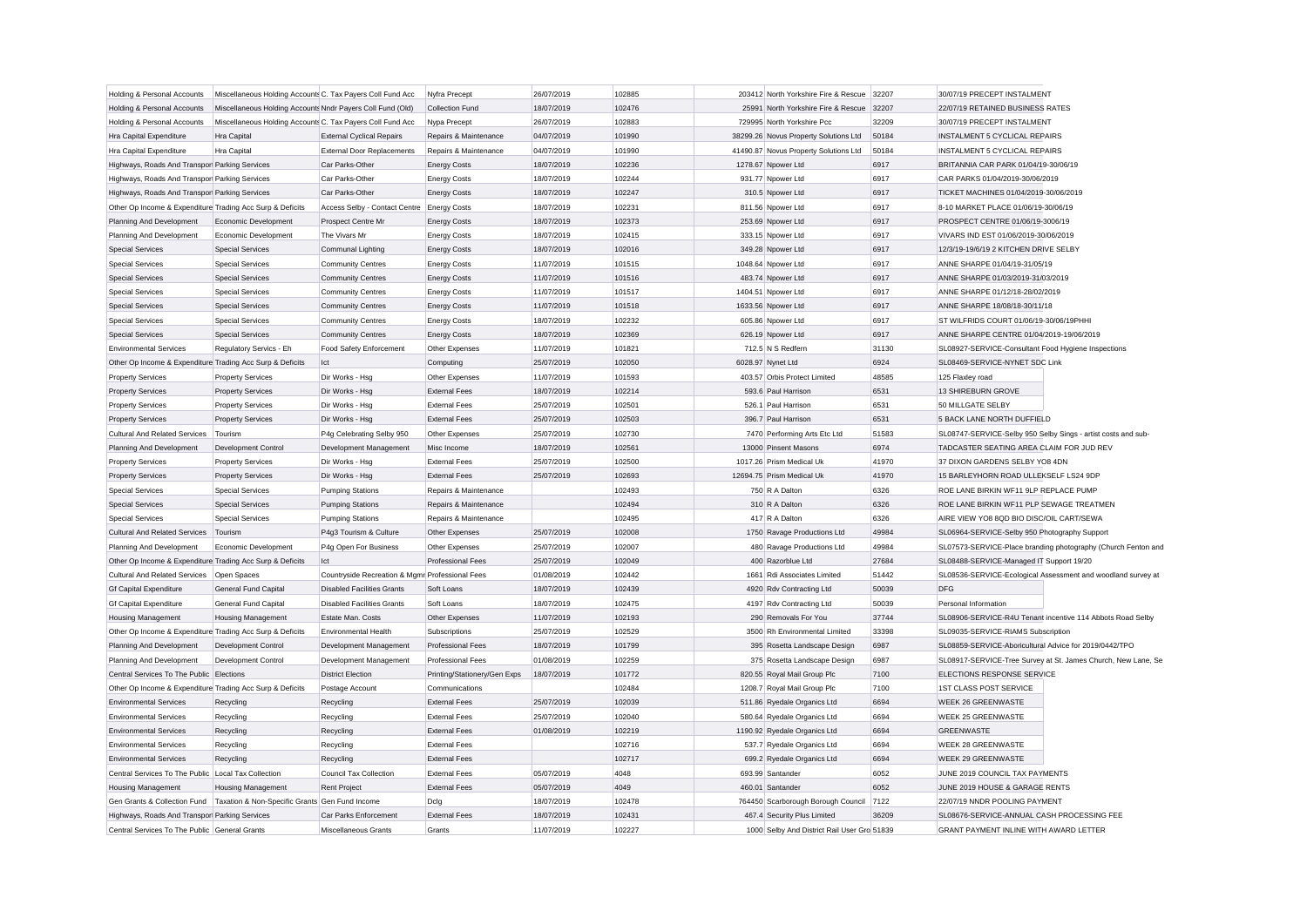| Planning And Development                                  | <b>Community Development</b>                              | Community Engagement Forum External Fees     |                                           | 01/08/2019 | 102360 | 1333.32 Selby District Avs                  | 7159  | SL08631-SERVICE-CEF Invoice - Management 30/04/19           |                                                               |
|-----------------------------------------------------------|-----------------------------------------------------------|----------------------------------------------|-------------------------------------------|------------|--------|---------------------------------------------|-------|-------------------------------------------------------------|---------------------------------------------------------------|
| Planning And Development                                  | <b>Community Development</b>                              | Community Engagement Forum External Fees     |                                           | 01/08/2019 | 102361 | 1333.36 Selby District Avs                  | 7159  | SL09011-SERVICE-External Contractors - 30.6.19              |                                                               |
| <b>Housing Management</b>                                 | <b>Housing Management</b>                                 | Edgerton Lodge / Temp Accomr Nndr            |                                           | 18/07/2019 | 102294 | 272.99 Selby District Council               | 7151  | CTAX FOR LODGES AND VOIDS                                   |                                                               |
| <b>Property Services</b>                                  | <b>Property Services</b>                                  | Dir Works - Hsg                              | Other Expenses                            | 18/07/2019 | 102294 | 1781 Selby District Council                 | 7151  | CTAX FOR LODGES AND VOIDS                                   |                                                               |
| <b>Property Services</b>                                  | <b>Property Services</b>                                  | Dir Works - Hsg                              | Equip/Furniture/Materials                 | 18/07/2019 | 101724 | 2972.29 Selby Glass Ltd                     | 7172  | MAY 2019 STATEMENT                                          |                                                               |
| <b>Property Services</b>                                  | <b>Property Services</b>                                  | Dir Works - Hsa                              | <b>External Fees</b>                      | 18/07/2019 | 101724 | 1545.3 Selby Glass Ltd                      | 7172  | MAY 2019 STATEMENT                                          |                                                               |
| Other Op Income & Expenditure Trading Acc Surp & Deficits |                                                           | Human Resources                              | <b>Professional Fees</b>                  | 25/07/2019 | 102211 | 610 Selby Healthcare Ltd                    | 31239 | SL08962-SERVICE-OH Services - June 2019                     |                                                               |
| Planning And Development                                  | Economic Development                                      | P4g Retail Experience - Step                 | Other Expenses                            | 11/07/2019 | 102228 | 1000 Selby Town Council                     | 7184  | <b>GRANT PAYMENT FROM STEF</b>                              |                                                               |
| <b>Environmental Services</b>                             | <b>Street Cleansing</b>                                   | Street Cleansing                             | <b>External Fees</b>                      | 04/07/2019 | 101811 | 640 S & G Taperell                          | 7303  | MAY 2019 RENTAL OF SKIPS                                    |                                                               |
| <b>Environmental Services</b>                             | <b>Street Cleansing</b>                                   | <b>Street Cleansing</b>                      | <b>External Fees</b>                      | 18/07/2019 | 102015 | 300 S & G Taperell                          | 7303  | FEB 2019 RENTAL OF SKIP & STORAGE AREA                      |                                                               |
| <b>Environmental Services</b>                             | <b>Street Cleansing</b>                                   | <b>Street Cleansing</b>                      | <b>External Fees</b>                      | 01/08/2019 | 102288 | 300 S & G Taperell                          | 7303  | RENTAL OF SKIPS, STORAGE JUNE 2019                          |                                                               |
| <b>Property Services</b>                                  | <b>Property Services</b>                                  | Dir Works - Hsg                              | <b>External Fees</b>                      | 01/08/2019 | 102289 | 1969 S & G Taperell                         | 7303  | SKIPS AND DISPOSAL                                          |                                                               |
| Hra Capital Expenditure                                   | <b>Hra Capital</b>                                        | Sheltered Homes Adaption                     | Repairs & Maintenance                     | 18/07/2019 | 101833 | 2350 Sherwood Property Building Ser 35336   |       | Personal Information                                        |                                                               |
| Hra Capital Expenditure                                   | Hra Capital                                               | Sheltered Homes Adaption                     | Repairs & Maintenance                     | 18/07/2019 | 101834 | 2395 Sherwood Property Building Ser 35336   |       | Personal Information                                        |                                                               |
| Hra Capital Expenditure                                   | <b>Hra Capital</b>                                        | Sheltered Homes Adaption                     | Repairs & Maintenance                     | 25/07/2019 | 102033 | 2295 Sherwood Property Building Ser 35336   |       | Personal Information                                        |                                                               |
| <b>Property Services</b>                                  | <b>Property Services</b>                                  | Dir Works - Hsg                              | <b>External Fees</b>                      | 04/07/2019 | 99069  | 1500 Sherwood Property Building Ser 35336   |       | 10A WEST ACRES BYRAM WF11 9DY                               |                                                               |
| <b>Property Services</b>                                  | <b>Property Services</b>                                  | Dir Works - Hsg                              | <b>External Fees</b>                      | 25/07/2019 | 102032 | 450 Sherwood Property Building Ser 35336    |       | 9 VIKING DRIVE RICCALL YO19 6PS                             |                                                               |
| <b>Property Services</b>                                  | <b>Property Services</b>                                  | Dir Works - Hsg                              | <b>External Fees</b>                      | 25/07/2019 | 102034 | 1750 Sherwood Property Building Ser 35336   |       | 48 CHARLES STREET SELBY YO8 4YQ                             |                                                               |
| <b>Property Services</b>                                  | <b>Property Services</b>                                  | Dir Works - Hsg                              | <b>External Fees</b>                      | 25/07/2019 | 102035 | 495 Sherwood Property Building Ser 35336    |       | 6 PARKIN AVENUE SELBY YO8 8BY                               |                                                               |
| <b>Property Services</b>                                  | <b>Property Services</b>                                  | Dir Works - Hsg                              | <b>External Fees</b>                      | 25/07/2019 | 102036 | 495 Sherwood Property Building Ser 35336    |       | 10 CHURCH CLOSE HAMBLETON YO8 9QE                           |                                                               |
| <b>Housing Management</b>                                 | <b>Housing Management</b>                                 | Fencing - Planned                            | Repairs & Maintenance                     | 18/07/2019 | 101838 | 495 Simon Calvert Contractors Ltd 44422     |       | PEGGY LANE BARLBY                                           |                                                               |
| Hra Capital Expenditure                                   | <b>Hra Capital</b>                                        | Fencing Programme                            | Repairs & Maintenance                     | 11/07/2019 | 102312 | 11970 Simon Calvert Contractors Ltd         | 44422 | fencing selby                                               |                                                               |
| <b>Cultural And Related Services</b>                      | Tourism                                                   | P4g Celebrating Selby 950                    | Other Expenses                            | 01/08/2019 | 102419 | 2500 Simon Grennan                          | 51760 |                                                             | SL08993-SERVICE-Selby 950 - Artist in Residence for Pop-Up Co |
| <b>Property Services</b>                                  | <b>Property Services</b>                                  | Dir Works - Hsg                              | Other Expenses                            | 18/07/2019 | 102453 | 325 S & J K Decorating                      | 49665 | 7 WAVELL STREET                                             |                                                               |
| Other Op Income & Expenditure Trading Acc Surp & Deficits |                                                           | Data & System                                | Computing                                 | 25/07/2019 | 102184 | 699 Snap Surveys Ltd                        | 7228  | SL09066-SERVICE-Snap Professional 2* annual Licence         |                                                               |
| <b>Gf Capital Expenditure</b>                             | General Fund Capital                                      | Disaster Recovery Improvement Computing      |                                           | 25/07/2019 | 102085 | 15118.1 Softcat Plc                         | 31771 |                                                             | SL08596-SERVICE-Palo Alto Firewalls and Implementation Servic |
| <b>Housing General Fund</b>                               | <b>Housing Strategy</b>                                   | P4g3 Stepping Up Hsg Delivery Other Expenses |                                           | 11/07/2019 | 102256 | 3055 Solmek Ltd                             | 51047 |                                                             | SL07886-SERVICE-Phase 2 Site Investigations (Phase 1 of inves |
| <b>Housing General Fund</b>                               | <b>Housing Strategy</b>                                   | Pfi Scheme (Housing)                         | Other Expenses                            | 25/07/2019 | 102056 | 35307.3 South Yorkshire Housing Ass Lt 7239 |       | JUNE 2019 UNITARY CHARGE                                    |                                                               |
| <b>Environmental Services</b>                             | <b>Trade Waste</b>                                        | <b>Clinical Waste</b>                        | <b>External Fees</b>                      | 01/08/2019 | 102235 | 365.67 Srcl Ltd                             | 7251  | <b>SHARPS</b>                                               |                                                               |
| <b>Environmental Services</b>                             | Recycling                                                 | Recycling                                    | <b>External Fees</b>                      | 25/07/2019 | 102296 | 340 Station Taxis                           | 7257  | SL08855-SERVICE-Transportation 1 - 5 July as per quote      |                                                               |
| Planning And Development                                  | <b>Planning Policy</b>                                    | Dev. Policy Serv. (Plan Selby)               | <b>Professional Fees</b>                  | 04/07/2019 | 101733 | 1380 Supersys It Services Ltd               | 44688 | SL08909-SERVICE-Residential PARS.ET license                 |                                                               |
| Holding & Personal Accounts                               | Miscellaneous Holding Accounts Sect 106 Ros - Dev Contrib |                                              | <b>Tadcaster Parish Council</b>           | 18/07/2019 | 102562 | 1612.5 Tadcaster Town Council               | 7297  | 2013-0536/OUT 1ST 50% PAYMENT MANOR FARM                    |                                                               |
| <b>Housing General Fund</b>                               | <b>Housing Strategy</b>                                   | P4g3 Stepping Up Hsg Delivery Other Expenses |                                           | 18/07/2019 | 102533 | 7000 Thalweg Ltd                            | 51294 |                                                             | SL08771-SERVICE-Development Project Management Consultant     |
| <b>Environmental Services</b>                             | Recycling                                                 | Recycling                                    | <b>External Fees</b>                      | 04/07/2019 | 101861 | 2581.2 The Maltings Organic Treatmen 35116  |       | W/E 23/06/19 GREENWASTE                                     |                                                               |
| <b>Environmental Services</b>                             | Recycling                                                 | Recycling                                    | <b>External Fees</b>                      | 11/07/2019 | 102089 | 2990.52 The Maltings Organic Treatmen 35116 |       | W/E 30/06/19 GREENWASTE                                     |                                                               |
| <b>Environmental Services</b>                             | Recycling                                                 | Recycling                                    | <b>External Fees</b>                      | 18/07/2019 | 102306 | 3209.04 The Maltings Organic Treatmen 35116 |       | greenwaste                                                  |                                                               |
| <b>Environmental Services</b>                             | Recycling                                                 | Recycling                                    | <b>External Fees</b>                      | 25/07/2019 | 102574 | 2371.68 The Maltings Organic Treatmen 35116 |       | W/E 14/07/19 GREENWASTE                                     |                                                               |
| Planning And Development                                  | Development Control                                       | Development Management                       | Advertising                               | 18/07/2019 | 101966 | 280.38 Tmp (Uk) Ltd                         | 5101  | SL08912-SERVICE-Advert - Wetherby News 27.06.19             |                                                               |
| Planning And Development                                  | Development Control                                       | Development Management                       | Advertising                               | 18/07/2019 | 101967 | 536.71 Tmp (Uk) Ltd                         | 5101  | SL08912-SERVICE-Advert - The Press 27.06.19                 |                                                               |
| Planning And Development                                  | Development Control                                       | Development Management                       | Advertising                               | 01/08/2019 | 102435 | 329.35 Tmp (Uk) Ltd                         | 5101  | SL08987-SERVICE-Advert - P&C Express 11/07/19               |                                                               |
| Planning And Development                                  | Development Control                                       | Development Management                       | Advertising                               | 01/08/2019 | 102437 | 280.38 Tmp (Uk) Ltd                         | 5101  | SL08987-SERVICE-Advert - Wetherby News 11/07/19             |                                                               |
| <b>Property Services</b>                                  | <b>Property Services</b>                                  | Dir Works - Hsg                              | Vehicles Repairs & Maintenance 11/07/2019 |            | 102200 | 500 Turners Garage Ltd                      | 47255 | LP14 BNN CONT TO REPAIRS VIA INSURANCE                      |                                                               |
| <b>Property Services</b>                                  | <b>Property Services</b>                                  | Dir Works - Hsg                              | <b>Running Costs</b>                      | 11/07/2019 | 102216 | 609.23 Uk Fuels Ltd                         | 7373  | <b>FUEL</b>                                                 |                                                               |
| <b>Property Services</b>                                  | <b>Property Services</b>                                  | Dir Works - Hsg                              | <b>Running Costs</b>                      | 25/07/2019 | 102754 | 692.99 Uk Fuels Ltd                         | 7373  | <b>FUEL SERVICES</b>                                        |                                                               |
| <b>Property Services</b>                                  | <b>Property Services</b>                                  | Dir Works - Hsg                              | <b>Running Costs</b>                      | 25/07/2019 | 102755 | 701.37 Uk Fuels Ltd                         | 7373  | <b>FUEL SERVICES</b>                                        |                                                               |
| <b>Property Services</b>                                  | <b>Property Services</b>                                  | Dir Works - Hsg                              | <b>Running Costs</b>                      | 25/07/2019 | 102756 | 609.23 Uk Fuels Ltd                         | 7373  | <b>FUEL SERVICES</b>                                        |                                                               |
| Central Services To The Public Local Welfare Assistance   |                                                           | Local Welfare Assistance                     | <b>Professional Fees</b>                  | 11/07/2019 | 101732 | 710 Victoria Forms                          | 46413 | SL08916-SERVICE-E-forms                                     |                                                               |
| <b>Housing General Fund</b>                               | Homelessness                                              | <b>Homeless Persons</b>                      | Other Expenses                            | 11/07/2019 | 102307 | 340 Wasley Wood Property Managa 48203       |       | Personal Information                                        |                                                               |
| <b>Environmental Services</b>                             | Regulatory Servics - Eh                                   | Taxi & Hire Licences                         | <b>Running Costs</b>                      | 11/07/2019 | 102204 | 585 Watsons                                 | 7429  | JUNE 2019 TAXI TESTS                                        |                                                               |
| <b>Housing General Fund</b>                               | <b>Housing Strategy</b>                                   | P4g3 Olympia Park                            | Other Expenses                            | 25/07/2019 | 102783 | 1922 Weightmans Llp                         | 43757 | SL08770-SERVICE-Olympia Park Legal Advice - Project Support |                                                               |
| <b>Housing General Fund</b>                               | <b>Housing Strategy</b>                                   | P4g3 Olympia Park                            | Other Expenses                            | 25/07/2019 | 102784 | 9980 Weightmans Llp                         | 43757 | SL08770-SERVICE-Olympia Park Legal Advice - CPO             |                                                               |
| Housing General Fund                                      | <b>Housing Strategy</b>                                   | P4g3 Olympia Park                            | Other Expenses                            | 25/07/2019 | 102785 | 2247.5 Weightmans Llp                       | 43757 | SL08770-SERVICE-Olympia Park Legal Advice - Project Support |                                                               |
| <b>Housing General Fund</b>                               | <b>Housing Strategy</b>                                   | P4q3 Olympia Park                            | Other Expenses                            | 25/07/2019 | 102786 | 2789 Weightmans Llp                         | 43757 | SL08770-SERVICE-Olympia Park Legal Advice - CPO             |                                                               |